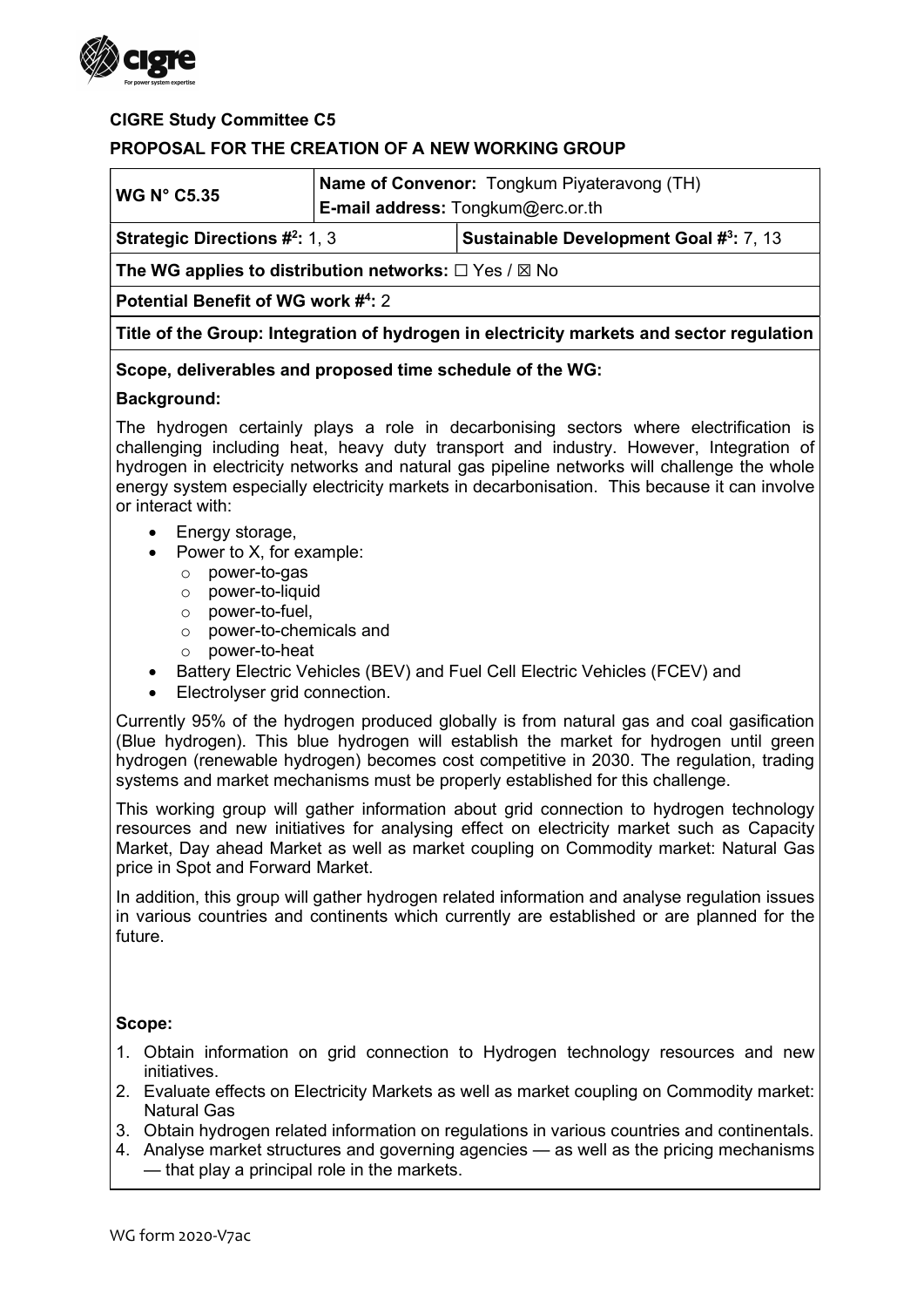

## Deliverables:

☒ Technical Brochure and Executive Summary in Electra

☐ Electra Report ☐ CSE

☒ Future Connections

**⊠** Tutorial *■* Webinar

Time Schedule: start: April 2022 Final Report: August 2024

Approval by Technical Council Chairman:

Date: February 16, 2022

Marcio Seeftruan

Notes: <sup>1</sup>Working Group (WG) or Joint WG (JWG), <sup>2</sup> See attached Table 1, <sup>3</sup>See attached Table 2 and CIGRE reference Paper: Sustainability – at the heart of CIGRE's work.<sup>4</sup> See attached Table 3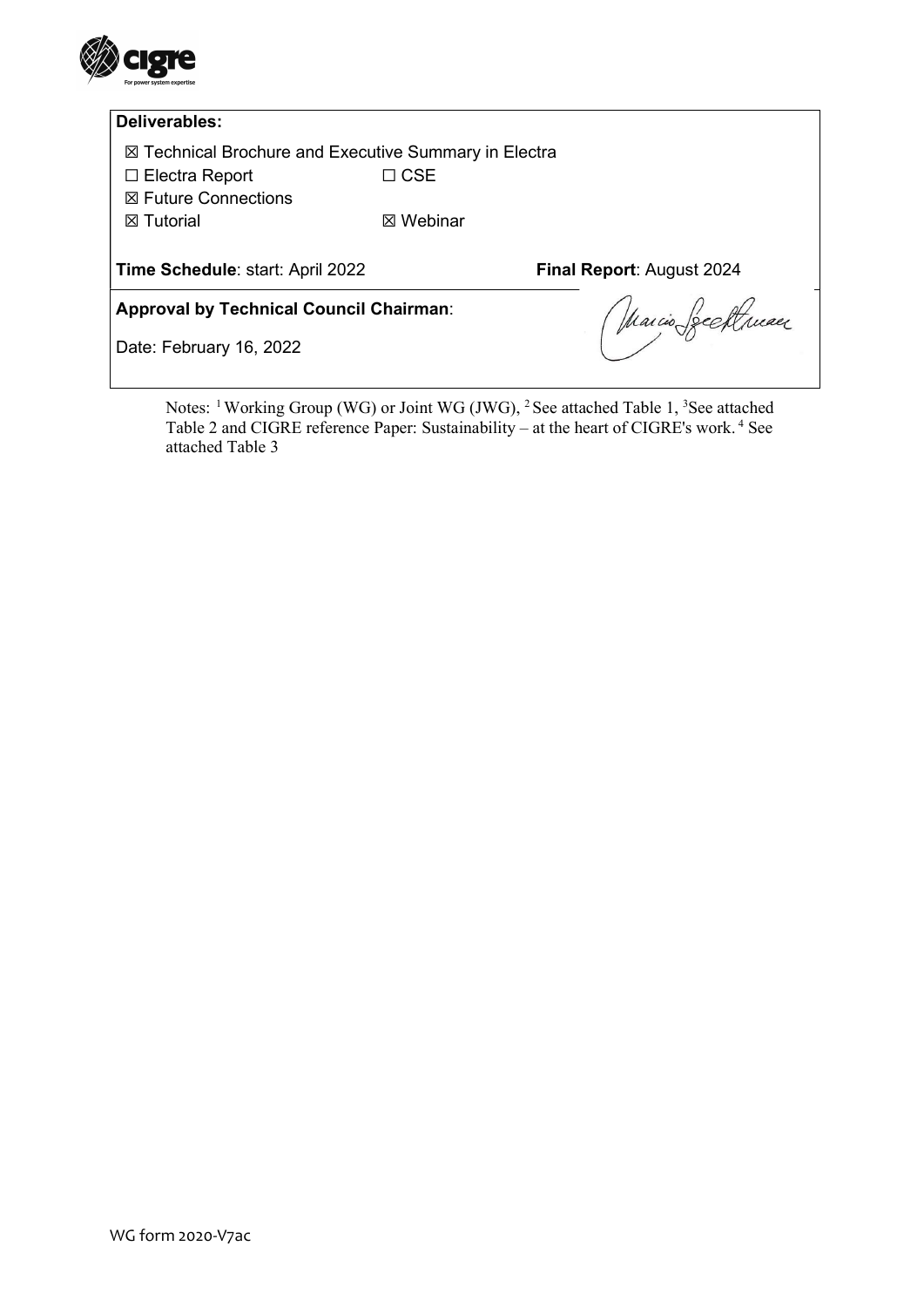

# Table 1: Strategic directions of the Technical Council

|   | The electrical power system of the future reinforcing the End-to-End nature of CIGRE: respond<br>to speed of changes in the industry by preparing and disseminating state-of-the-art<br>technological advances |
|---|----------------------------------------------------------------------------------------------------------------------------------------------------------------------------------------------------------------|
|   | Making the best use of the existing systems                                                                                                                                                                    |
|   | Focus on the environment and sustainability (in case the WG shows a direct contribution to at<br>least one SDG)                                                                                                |
| 4 | Preparation of material readable for non-technical audience                                                                                                                                                    |

# Table 2: Environmental requirements and sustainable development goals

| CIGRE selected the 7 SDGs that are the most relevant to CIGRE. In case the WG work refers to other<br>SDGs or do not address any specific SDG, it will be quoted 0. |                                                                                                                                                                                                                                                                                                                                                                                                                                                                                                                                                                        |  |
|---------------------------------------------------------------------------------------------------------------------------------------------------------------------|------------------------------------------------------------------------------------------------------------------------------------------------------------------------------------------------------------------------------------------------------------------------------------------------------------------------------------------------------------------------------------------------------------------------------------------------------------------------------------------------------------------------------------------------------------------------|--|
| $\mathbf{0}$                                                                                                                                                        | Other SDGs or not applied                                                                                                                                                                                                                                                                                                                                                                                                                                                                                                                                              |  |
| $\tau$                                                                                                                                                              | SDG 7: Affordable and clean energy<br>Increase share of renewable energy; e.g. expand infrastructure for supplying sustainable energy<br>services; ensure universal access to affordable, reliable, and modern energy services; energy<br>efficiency; facilitate access to clean energy research and technology                                                                                                                                                                                                                                                        |  |
| 9                                                                                                                                                                   | SDG 9: Industry, innovation and infrastructure<br>Facilitate sustainable infrastructure development; facilitate technological and technical support                                                                                                                                                                                                                                                                                                                                                                                                                    |  |
| 11                                                                                                                                                                  | SDG 11: Sustainable cities and communities<br>Increase attention on sustainable and resilient buildings utilizing local (raw) materials, power<br>for electric vehicles, strengthening long-line transmission and distribution systems to import<br>necessary power to cities, developing micro-grids to reinforce the sustainable nature of cities;<br>protect and safeguard the world's cultural and natural heritage; reduce the adverse per capita<br>environmental impact of cities, including by paying special attention to air quality and waste<br>management |  |
| 12                                                                                                                                                                  | SDG 12: Responsible consumption and production<br>E.g. Promote public procurement practices that are sustainable; address reducing use of SF6<br>and promote alternatives, encourage companies to adopt sustainable practices and to integrate<br>sustainability information into their reporting cycle, address inefficient fossil-fuel subsidies that<br>encourage wasteful consumption                                                                                                                                                                              |  |
| 13                                                                                                                                                                  | <b>SDG 13: Climate action</b><br>E.g. Increase share of renewable or other CO2-free energy; energy efficiency; expand<br>infrastructure for supplying sustainable energy; strengthen resilience and adaptive capacity to<br>climate-related hazards and natural disasters; integrate climate change measures into national<br>policies, strategies and planning; improve education, awareness-raising and human and<br>institutional capacity on climate change mitigation, adaptation, impact reduction and early<br>warning                                          |  |
| 14                                                                                                                                                                  | SDG 14: Life below water<br>E.g. Effects of offshore windfarms; effects of submarine cables on sea-life                                                                                                                                                                                                                                                                                                                                                                                                                                                                |  |
| 15                                                                                                                                                                  | SDG 15: Life on land<br>E.g. Attention for vegetation management; bird collisions; integration of substations and lines<br>into the landscape                                                                                                                                                                                                                                                                                                                                                                                                                          |  |

## Table 3: Potential benefit of work